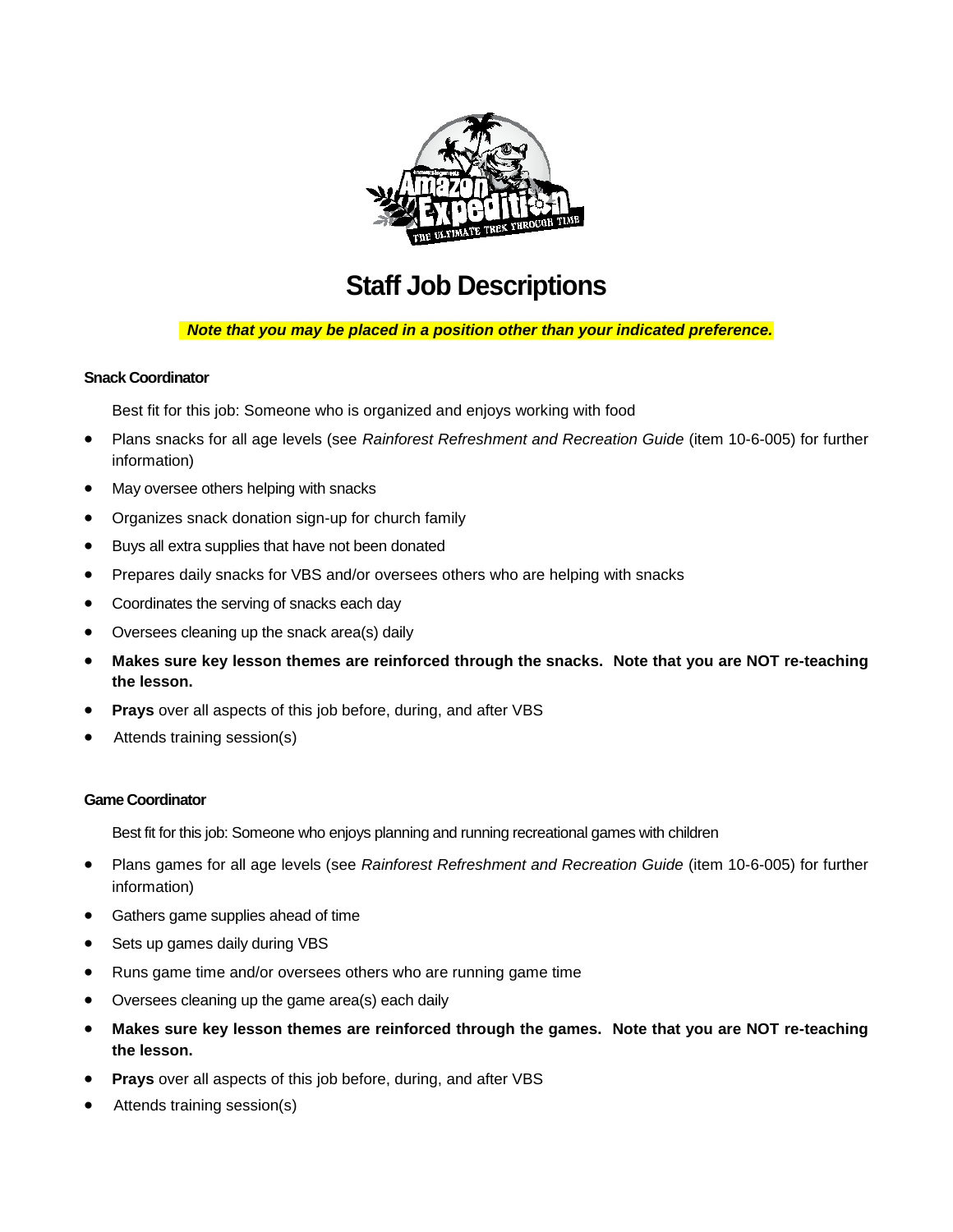## **Expedition Team Leader**

Best fit for this job: Someone who enjoys building relationships with groups of children

- Checks the children in each morning
- **Leads them from rotation to rotation throughout the VBS day, actively participating and helping as needed**
- Makes sure all are accounted and cared for, and are enjoying VBS
- Sends home important fliers, crafts, and other items from each day's VBS
- Writes a follow-up postcard (item 10-6-064) to each child after VBS (opt)
- **Prays** over all aspects of this job before, during, and after VBS
- Attends training session(s)

## **Sound / AV Co-ordinator**

Best fit for this job: Someone with a knowledge of sound, lighting, and visual displays

- **Organizes and runs** all the AV components of VBS (see the *Production Guide* for further information)
- **Sets up** microphones, video presentations, and stage effects
- **Prays** over all aspects of this job before, during, and after VBS
- Attends training session(s)

## **Registration**

Best fit for this job: Someone who possesses organization and people skills, and has a heart for children

- **No teaching** involved
- Ensure the smooth registration of children, daily.
- Listen to memory verses and sign off on them, as well as any contest items.
- Prepare items to go home each night, as per the specific list provided.
- **Prays** over all aspects of this job before, during, and after VBS
- Attends training session(s)

## **Assistants**

The assistant position is **not a leadership position but is critically important**. Assistants are the hands and feet of VBS.

- **No teaching** involved
- They work under the designated leader of each area, helping and assisting in whatever way they can
- **Prays** over all aspects of this job before, during, and after VBS
- Attends training session(s)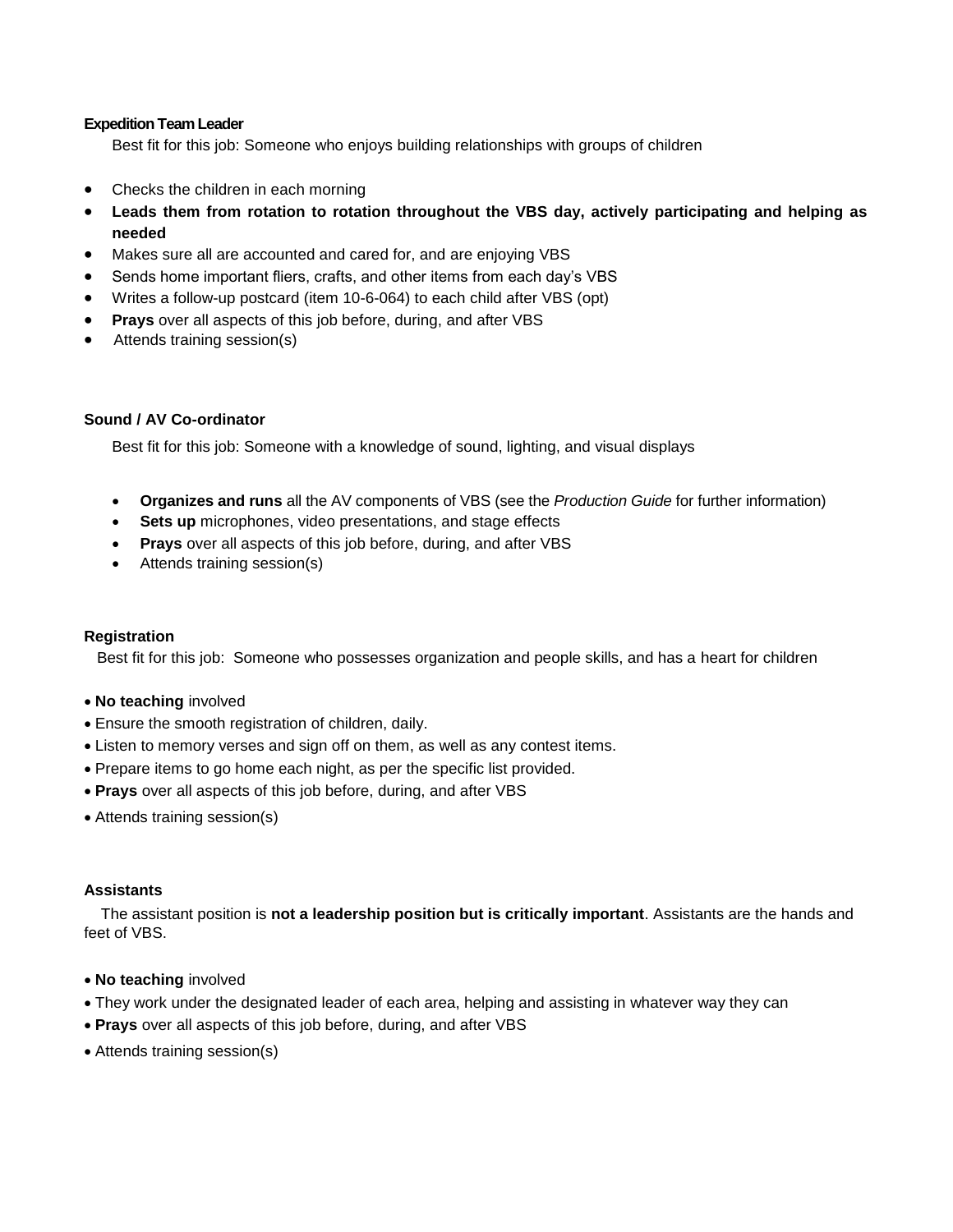## **Music Coordinator**

Best fit for this job: Someone who is enthusiastic and enjoys singing with children

- **Learns** all music and motions for the songs (see the *Production Guide, Amazon Expedition Promotional & Recruitment DVD, Jungle Jam* music CD*,* and *Jungle Jam Sheet Music* for further information)
- Enthusiastically **leads** music at the daily assemblies
- Trains others to learn songs and motions ahead of time so they can also be up front helping to lead music (opt)
- **Prays** over all aspects of this job before, during, and after VBS
- Attends training session(s)

## **Decorating Co-ordinator**

Best fit for this job: Someone who has creative ideas and enjoys decorating

- Plans the decorations for all areas of the facility to make the space appealing (see the *Director's Guide* for further information)
- Organizes decorating supplies and oversees a crew to set them up before VBS
- Organizes and oversees a crew to take down the decorations after VBS is over
- Prays over all aspects of this job before, during, and after VBS

#### **Prayer Co-ordinator**

Best fit for this job: Someone who has a heart for prayer and for organizing others to pray

- Plans all prayer-related activities involved in VBS (see the *Director's Guide* for further information)
- Helps execute prayer activities
- **Prays** over all aspects of this job before, during, and after VBS

## **Publicity Co-ordinator**

Best fit for this job: Someone who is organized and energetic

- Plans publicity campaign (see pp. 57–68 of the *Director's Guide* for further information)
- Plans ways to build excitement for VBS within the church family
- Plans ways to promote VBS to the community
- Enlists others to help with publicizing VBS
- **Prays** over all aspects of this job before, during, and after VBS